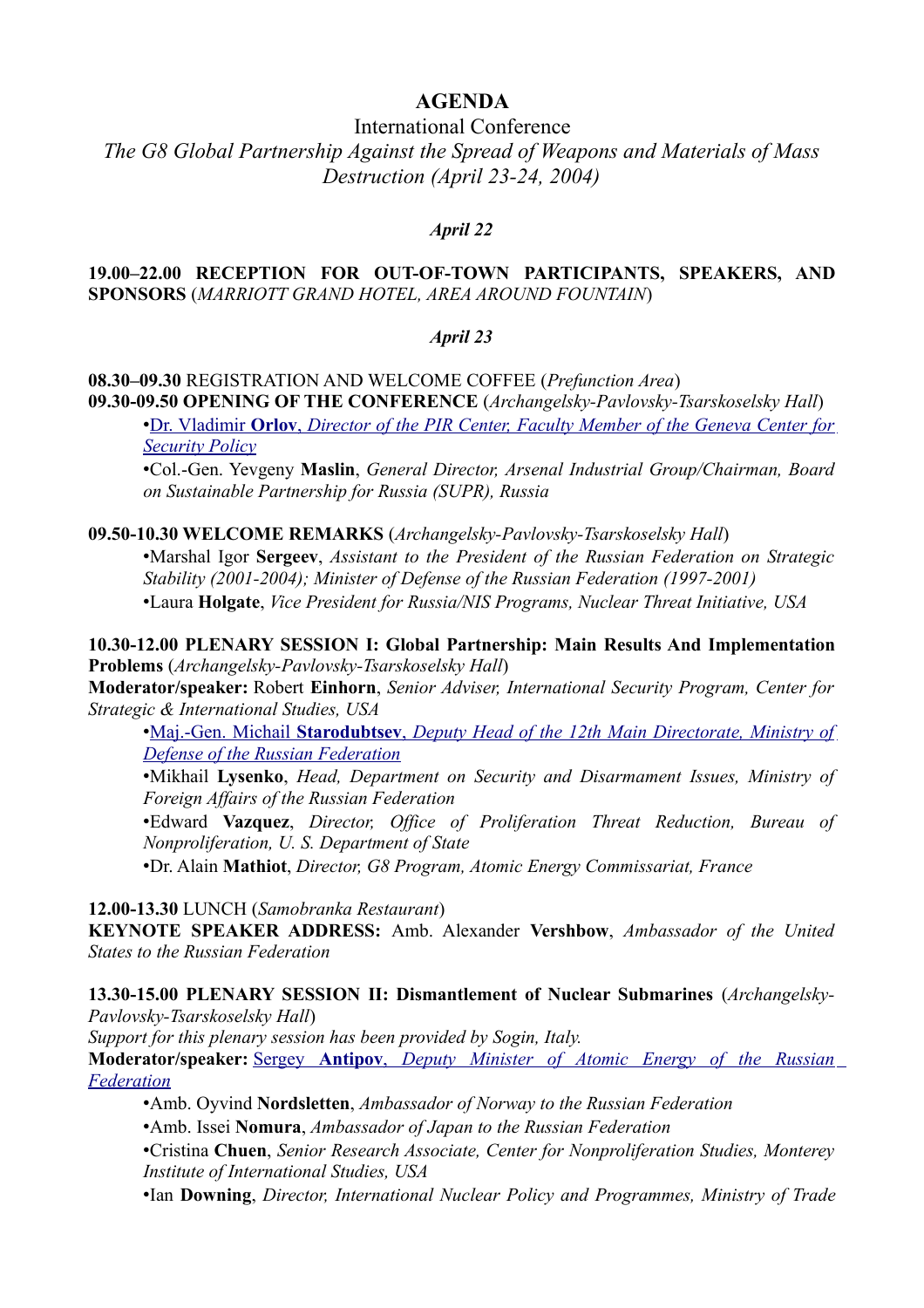*and Industry, UK* • [Ing. Giancarlo](http://pircenter.org/en/articles/992-giancarlo-bologninis-speech-at-international-conference-the-g8-global-partnership-against-the-spread-of-weapons-and-materials-of-mass-destruction) **[Bolognini](http://pircenter.org/en/articles/992-giancarlo-bologninis-speech-at-international-conference-the-g8-global-partnership-against-the-spread-of-weapons-and-materials-of-mass-destruction)**[,](http://pircenter.org/en/articles/992-giancarlo-bologninis-speech-at-international-conference-the-g8-global-partnership-against-the-spread-of-weapons-and-materials-of-mass-destruction) *[Chief Executive Officer,](http://pircenter.org/en/articles/992-giancarlo-bologninis-speech-at-international-conference-the-g8-global-partnership-against-the-spread-of-weapons-and-materials-of-mass-destruction) Sogin, Italy*

### **15.20-16.50 PLENARY SESSION III: Chemical Disarmament: Problems And Prospects** (*Archangelsky-Pavlovsky-Tsarskoselsky Hall*)

**Moderator/speaker:** [Prof. Sergey](http://pircenter.org/en/articles/993-sergey-baranovskys-speech-at-international-conference-the-g8-global-partnership-against-the-spread-of-weapons-and-materials-of-mass-destruction) **[Baranovsky](http://pircenter.org/en/articles/993-sergey-baranovskys-speech-at-international-conference-the-g8-global-partnership-against-the-spread-of-weapons-and-materials-of-mass-destruction)** [,](http://pircenter.org/en/articles/993-sergey-baranovskys-speech-at-international-conference-the-g8-global-partnership-against-the-spread-of-weapons-and-materials-of-mass-destruction) *[Vice-President, Green Cross, Russia](http://pircenter.org/en/articles/993-sergey-baranovskys-speech-at-international-conference-the-g8-global-partnership-against-the-spread-of-weapons-and-materials-of-mass-destruction)*

•Amb. Сhristopher **Westdal**, *Ambassador of Canada to the Russian Federation*

•Amb. Arend **Meerburg**, *Advisor, Security Policy Department, Ministry of Foreign Affairs, the Netherlands*

•James **Harrison**, *Deputy Director, Counter Proliferation and Arms Control, Ministry of Defense, UK*

•Alexander **Khodakov**, *Director of Special Projects, OPCW*

•Andreas **Friedrich**, *Deputy Director, Center for International Security Policy, Ministry of Foreign Affairs, Switzerland*

•Krzysztof **Paturej**, *First Counsellor, Ministry of Foreign Affairs, Republic of Poland*

#### **16.50-17.20** COFFEE BREAK (*Prefunction Area*)

**17.20-18.40 BREAKOUT PANEL 1: Weapons - Grade Plutonium Disposition** (*Pavlovsky Hall*) **Moderator/speaker:** [Vladimir](http://pircenter.org/en/articles/994-vladimir-shidlovskis-speech-at-international-conference-the-g8-global-partnership-against-the-spread-of-weapons-and-materials-of-mass-destruction) **[Shidlovski](http://pircenter.org/en/articles/994-vladimir-shidlovskis-speech-at-international-conference-the-g8-global-partnership-against-the-spread-of-weapons-and-materials-of-mass-destruction)** [,](http://pircenter.org/en/articles/994-vladimir-shidlovskis-speech-at-international-conference-the-g8-global-partnership-against-the-spread-of-weapons-and-materials-of-mass-destruction) *[Director General, Siberian Chemical Combine, Russia](http://pircenter.org/en/articles/994-vladimir-shidlovskis-speech-at-international-conference-the-g8-global-partnership-against-the-spread-of-weapons-and-materials-of-mass-destruction)*

• [Dr. Valentin](http://pircenter.org/en/articles/995-valentin-ivanovs-speech-at-international-conference-the-g8-global-partnership-against-the-spread-of-weapons-and-materials-of-mass-destruction) **[Ivanov](http://pircenter.org/en/articles/995-valentin-ivanovs-speech-at-international-conference-the-g8-global-partnership-against-the-spread-of-weapons-and-materials-of-mass-destruction)** [,](http://pircenter.org/en/articles/995-valentin-ivanovs-speech-at-international-conference-the-g8-global-partnership-against-the-spread-of-weapons-and-materials-of-mass-destruction) *[Deputy of the State Duma of the Federal Assembly of the Russian](http://pircenter.org/en/articles/995-valentin-ivanovs-speech-at-international-conference-the-g8-global-partnership-against-the-spread-of-weapons-and-materials-of-mass-destruction) [Federation, Member of the Committee for Energy, Transport and Communications](http://pircenter.org/en/articles/995-valentin-ivanovs-speech-at-international-conference-the-g8-global-partnership-against-the-spread-of-weapons-and-materials-of-mass-destruction)*

•Meggen **Watt**, *Office of the Fissile Material Negotiator, Department of State, USA* •Nobumasa **Akiyama**, *Assistant Professor, Center for Promotion of Non-Proliferation and Disarmament, Japan Institute for International Affairs*

• [Don](http://pircenter.org/en/articles/996-don-gardners-speech-at-international-conference-the-g8-global-partnership-against-the-spread-of-weapons-and-materials-of-mass-destruction) **[Gardner](http://pircenter.org/en/articles/996-don-gardners-speech-at-international-conference-the-g8-global-partnership-against-the-spread-of-weapons-and-materials-of-mass-destruction)** [,](http://pircenter.org/en/articles/996-don-gardners-speech-at-international-conference-the-g8-global-partnership-against-the-spread-of-weapons-and-materials-of-mass-destruction) *Project Manager, [Washington Group International, USA](http://pircenter.org/en/articles/996-don-gardners-speech-at-international-conference-the-g8-global-partnership-against-the-spread-of-weapons-and-materials-of-mass-destruction)*

#### **BREAKOUT PANEL 2: Nuclear Materials Protection, Control, and Accounting** (*Tsarskoselsky Hall*)

Moderator: Dr. Anatoly **Zrodnikov**, *Director, Institute of Physics and Power Engineering, Russia* •Vitaly **Sadovnikov**, *General Director, PO Mayak, Russia*

• [Andrew](http://pircenter.org/en/articles/997-andrew-bieniawskis-speech-at-international-conference-the-g8-global-partnership-against-the-spread-of-weapons-and-materials-of-mass-destruction) **[Bieniawski](http://pircenter.org/en/articles/997-andrew-bieniawskis-speech-at-international-conference-the-g8-global-partnership-against-the-spread-of-weapons-and-materials-of-mass-destruction)** [,](http://pircenter.org/en/articles/997-andrew-bieniawskis-speech-at-international-conference-the-g8-global-partnership-against-the-spread-of-weapons-and-materials-of-mass-destruction) *[Director, Moscow office, Department of Energy, USA](http://pircenter.org/en/articles/997-andrew-bieniawskis-speech-at-international-conference-the-g8-global-partnership-against-the-spread-of-weapons-and-materials-of-mass-destruction)*

• [Yury](http://pircenter.org/en/articles/998-yury-volodins-speech-at-international-conference-the-g8-global-partnership-against-the-spread-of-weapons-and-materials-of-mass-destruction) **[Volodin](http://pircenter.org/en/articles/998-yury-volodins-speech-at-international-conference-the-g8-global-partnership-against-the-spread-of-weapons-and-materials-of-mass-destruction)** [,](http://pircenter.org/en/articles/998-yury-volodins-speech-at-international-conference-the-g8-global-partnership-against-the-spread-of-weapons-and-materials-of-mass-destruction) *[Director of Department, Federal Atomic Inspectorate Service, Russia](http://pircenter.org/en/articles/998-yury-volodins-speech-at-international-conference-the-g8-global-partnership-against-the-spread-of-weapons-and-materials-of-mass-destruction)*

### **BREAKOUT PANEL 3: Biological Security: Prospects for International Cooperation** (*Petergoffsky Hall*)

**Moderator/speaker:** [Prof. William](http://pircenter.org/en/articles/1014-william-potters-speech-at-international-conference-the-g8-global-partnership-against-the-spread-of-weapons-and-materials-of-mass-destruction) **[Potter](http://pircenter.org/en/articles/1014-william-potters-speech-at-international-conference-the-g8-global-partnership-against-the-spread-of-weapons-and-materials-of-mass-destruction)** [,](http://pircenter.org/en/articles/1014-william-potters-speech-at-international-conference-the-g8-global-partnership-against-the-spread-of-weapons-and-materials-of-mass-destruction) *[Director, Center for Nonproliferation Studies,](http://pircenter.org/en/articles/1014-william-potters-speech-at-international-conference-the-g8-global-partnership-against-the-spread-of-weapons-and-materials-of-mass-destruction) [Monterey Institute of International Studies, USA](http://pircenter.org/en/articles/1014-william-potters-speech-at-international-conference-the-g8-global-partnership-against-the-spread-of-weapons-and-materials-of-mass-destruction)*

• [Isabelle](http://pircenter.org/en/articles/999-isabelle-daoustmalevals-speech-at-international-conference-the-g8-global-partnership-against-the-spread-of-weapons-and-materials-of-mass-destruction) **[Daoust-Maleval,](http://pircenter.org/en/articles/999-isabelle-daoustmalevals-speech-at-international-conference-the-g8-global-partnership-against-the-spread-of-weapons-and-materials-of-mass-destruction)** *[Scientific Adviser, National Defense General Secretariat, France](http://pircenter.org/en/articles/999-isabelle-daoustmalevals-speech-at-international-conference-the-g8-global-partnership-against-the-spread-of-weapons-and-materials-of-mass-destruction)* • [Vladimir](http://pircenter.org/en/articles/1016-vladimir-bundins-speech-at-international-conference-the-g8-global-partnership-against-the-spread-of-weapons-and-materials-of-mass-destruction) [Bundin](http://pircenter.org/en/articles/1016-vladimir-bundins-speech-at-international-conference-the-g8-global-partnership-against-the-spread-of-weapons-and-materials-of-mass-destruction), H[ead, BTWC Office, Department for CWC & BTWC, Russian Munitions](http://pircenter.org/en/articles/1016-vladimir-bundins-speech-at-international-conference-the-g8-global-partnership-against-the-spread-of-weapons-and-materials-of-mass-destruction) *[Agency](http://pircenter.org/en/articles/1016-vladimir-bundins-speech-at-international-conference-the-g8-global-partnership-against-the-spread-of-weapons-and-materials-of-mass-destruction)*

• [Dr. Raisa](http://pircenter.org/en/articles/1018-raisa-martynyuks-speech-at-international-conference-the-g8-global-partnership-against-the-spread-of-weapons-and-materials-of-mass-destruction) **[Martynyuk](http://pircenter.org/en/articles/1018-raisa-martynyuks-speech-at-international-conference-the-g8-global-partnership-against-the-spread-of-weapons-and-materials-of-mass-destruction)** [,](http://pircenter.org/en/articles/1018-raisa-martynyuks-speech-at-international-conference-the-g8-global-partnership-against-the-spread-of-weapons-and-materials-of-mass-destruction) *[Deputy Director General, State Research Center of Virology and](http://pircenter.org/en/articles/1018-raisa-martynyuks-speech-at-international-conference-the-g8-global-partnership-against-the-spread-of-weapons-and-materials-of-mass-destruction)  [Biotechnology Vector,Russia](http://pircenter.org/en/articles/1018-raisa-martynyuks-speech-at-international-conference-the-g8-global-partnership-against-the-spread-of-weapons-and-materials-of-mass-destruction)*

• [Dr. Ola](http://pircenter.org/en/articles/1017-ola-dahlmans-speech-at-international-conference-the-g8-global-partnership-against-the-spread-of-weapons-and-materials-of-mass-destruction) **[Dahlman](http://pircenter.org/en/articles/1017-ola-dahlmans-speech-at-international-conference-the-g8-global-partnership-against-the-spread-of-weapons-and-materials-of-mass-destruction)** [,](http://pircenter.org/en/articles/1017-ola-dahlmans-speech-at-international-conference-the-g8-global-partnership-against-the-spread-of-weapons-and-materials-of-mass-destruction) *[Institute of International Affairs, Sweden](http://pircenter.org/en/articles/1017-ola-dahlmans-speech-at-international-conference-the-g8-global-partnership-against-the-spread-of-weapons-and-materials-of-mass-destruction)*

# **19.00–22.00 [PIR CENTER 10th ANNIVERSARY RECEPTION](http://pircenter.org/en/articles/1000-pir-center-10th-anniversary-reception)** (*Samobranka Restaurant*)

## *April 24*

**09.00–09.30** WELCOME COFFEE (*Prefunction Area*)

**09.30–10.50 BREAKOUT PANEL 4: Highly Enriched Uranium Disposition** (T*sarskoselsky Hall*)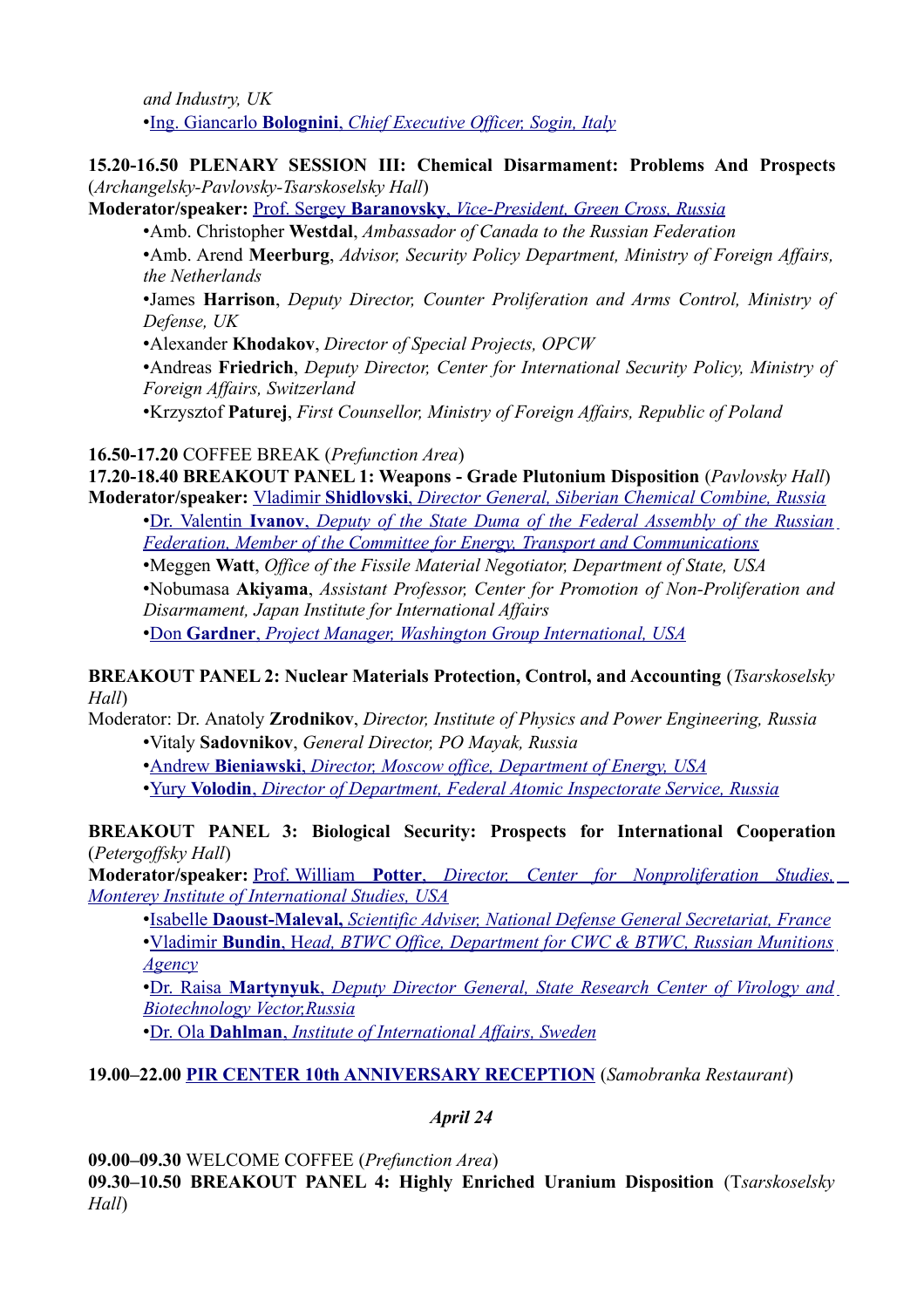**Moderator/speaker:** Acad. Nikolai **Ponomarev-Stepnoi**, *Vice-President, Kurchatov Institute, Russia*

• [Matthew](http://pircenter.org/en/articles/1001-matthew-bunns-speech-at-international-conference-the-g8-global-partnership-against-the-spread-of-weapons-and-materials-of-mass-destruction) **[Bunn](http://pircenter.org/en/articles/1001-matthew-bunns-speech-at-international-conference-the-g8-global-partnership-against-the-spread-of-weapons-and-materials-of-mass-destruction)** [,](http://pircenter.org/en/articles/1001-matthew-bunns-speech-at-international-conference-the-g8-global-partnership-against-the-spread-of-weapons-and-materials-of-mass-destruction) *[Senior Research Associate, Science, Technology, and Public Policy](http://pircenter.org/en/articles/1001-matthew-bunns-speech-at-international-conference-the-g8-global-partnership-against-the-spread-of-weapons-and-materials-of-mass-destruction) [Program, Harvard University, USA](http://pircenter.org/en/articles/1001-matthew-bunns-speech-at-international-conference-the-g8-global-partnership-against-the-spread-of-weapons-and-materials-of-mass-destruction)*

• [Laura](http://pircenter.org/en/articles/1002-lars-van-dassens-speech-at-international-conference-the-g8-global-partnership-against-the-spread-of-weapons-and-materials-of-mass-destruction) **[Holgate](http://pircenter.org/en/articles/1002-lars-van-dassens-speech-at-international-conference-the-g8-global-partnership-against-the-spread-of-weapons-and-materials-of-mass-destruction)** [,](http://pircenter.org/en/articles/1002-lars-van-dassens-speech-at-international-conference-the-g8-global-partnership-against-the-spread-of-weapons-and-materials-of-mass-destruction) *[Vice-President for Russia/NIS Programs,](http://pircenter.org/en/articles/1002-lars-van-dassens-speech-at-international-conference-the-g8-global-partnership-against-the-spread-of-weapons-and-materials-of-mass-destruction) Nuclear Threat Initiative, USA* •Dr. Lars **Van Dassen**, *Swedish Nuclear Power Inspectorate*

**BREAKOUT PANEL 5: Nuclear Weapons Security and Intercontinental Ballistic Missile Elimination** (*Petergoffsky Hall*)

**Moderator:** Col.-Gen. Yevgeny **Maslin**, *General Director, Arsenal Industrial Group/Chairman, Board on Sustainable Partnership for Russia (SUPR), Russia*

• [Rear Adm. John](http://pircenter.org/en/articles/1003-john-byrds-speech-at-international-conference-the-g8-global-partnership-against-the-spread-of-weapons-and-materials-of-mass-destruction) **[Byrd](http://pircenter.org/en/articles/1003-john-byrds-speech-at-international-conference-the-g8-global-partnership-against-the-spread-of-weapons-and-materials-of-mass-destruction)** [,](http://pircenter.org/en/articles/1003-john-byrds-speech-at-international-conference-the-g8-global-partnership-against-the-spread-of-weapons-and-materials-of-mass-destruction) *[Director, CTR, Defense Threat Reduction Agency, USA](http://pircenter.org/en/articles/1003-john-byrds-speech-at-international-conference-the-g8-global-partnership-against-the-spread-of-weapons-and-materials-of-mass-destruction)*

•Nikolai **Shumkov**, *Russian Aviation and Space Agency*

•Wayne **Holcombe**, *Director, CTR Program, Moscow office, Washington Group International, USA*

### **BREAKOUT PANEL 6: Employment of Former Weapons Scientists. Personnel Education and Training** (*Sheremetievsky Hall*)

**Moderator:** Lawrence **Wright**, *ISTC, Deputy Executive Director*

•Anatoly **Bulochnikov**, *Director, Center for Export Controls, Russia*

• [Edward](http://pircenter.org/en/articles/1004-edward-whitesides-speech-at-international-conference-the-g8-global-partnership-against-the-spread-of-weapons-and-materials-of-mass-destruction) **[Whiteside](http://pircenter.org/en/articles/1004-edward-whitesides-speech-at-international-conference-the-g8-global-partnership-against-the-spread-of-weapons-and-materials-of-mass-destruction)** [,](http://pircenter.org/en/articles/1004-edward-whitesides-speech-at-international-conference-the-g8-global-partnership-against-the-spread-of-weapons-and-materials-of-mass-destruction) *[Head, NATO Weapons of Mass Destruction Centre](http://pircenter.org/en/articles/1004-edward-whitesides-speech-at-international-conference-the-g8-global-partnership-against-the-spread-of-weapons-and-materials-of-mass-destruction)*

• [Dmitry](http://pircenter.org/en/articles/1005-dmitry-kovchegins-speech-at-international-conference-the-g8-global-partnership-against-the-spread-of-weapons-and-materials-of-mass-destruction) **[Kovchegin](http://pircenter.org/en/articles/1005-dmitry-kovchegins-speech-at-international-conference-the-g8-global-partnership-against-the-spread-of-weapons-and-materials-of-mass-destruction)** [,](http://pircenter.org/en/articles/1005-dmitry-kovchegins-speech-at-international-conference-the-g8-global-partnership-against-the-spread-of-weapons-and-materials-of-mass-destruction) *[Russian-American Working Group on Non-Proliferation](http://pircenter.org/en/articles/1005-dmitry-kovchegins-speech-at-international-conference-the-g8-global-partnership-against-the-spread-of-weapons-and-materials-of-mass-destruction)*

• [Irina](http://pircenter.org/en/articles/1006-irina-kupriyanovas-speech-at-international-conference-the-g8-global-partnership-against-the-spread-of-weapons-and-materials-of-mass-destruction) **[Kupriyanova](http://pircenter.org/en/articles/1006-irina-kupriyanovas-speech-at-international-conference-the-g8-global-partnership-against-the-spread-of-weapons-and-materials-of-mass-destruction)** [,](http://pircenter.org/en/articles/1006-irina-kupriyanovas-speech-at-international-conference-the-g8-global-partnership-against-the-spread-of-weapons-and-materials-of-mass-destruction) *[Head of the Analytical Group, Nuclear Materials Protection, Control](http://pircenter.org/en/articles/1006-irina-kupriyanovas-speech-at-international-conference-the-g8-global-partnership-against-the-spread-of-weapons-and-materials-of-mass-destruction) [and Accounting Office, Institute for Physics and Power Engineering, Russia](http://pircenter.org/en/articles/1006-irina-kupriyanovas-speech-at-international-conference-the-g8-global-partnership-against-the-spread-of-weapons-and-materials-of-mass-destruction)*

•Lieut.-Gen. Vasily **Lata**, *Senior Advisor, PIR Center/Member, Board on Sustainable Partnership for Russia (SUPR), Russia*

**10.50-11.10** COFFEE BREAK (*Prefunction Area*)

**11.10–12.30 BREAKOUT PANEL 7: Export Control** (*Tsarskoselsky Hall*)

**Moderator:** [Col. Oleg](http://pircenter.org/en/articles/1007-oleg-skabaras-speech-at-international-conference-the-g8-global-partnership-against-the-spread-of-weapons-and-materials-of-mass-destruction) **[Skabara](http://pircenter.org/en/articles/1007-oleg-skabaras-speech-at-international-conference-the-g8-global-partnership-against-the-spread-of-weapons-and-materials-of-mass-destruction)** [,](http://pircenter.org/en/articles/1007-oleg-skabaras-speech-at-international-conference-the-g8-global-partnership-against-the-spread-of-weapons-and-materials-of-mass-destruction) *[Head, Main Directorate for International Military Cooperation,](http://pircenter.org/en/articles/1007-oleg-skabaras-speech-at-international-conference-the-g8-global-partnership-against-the-spread-of-weapons-and-materials-of-mass-destruction) [Ministry of Defense of the Russian Federation](http://pircenter.org/en/articles/1007-oleg-skabaras-speech-at-international-conference-the-g8-global-partnership-against-the-spread-of-weapons-and-materials-of-mass-destruction)*

• [Dr. Igor](http://pircenter.org/en/articles/1008-igor-khripunovs-speech-at) **[Khripunov](http://pircenter.org/en/articles/1008-igor-khripunovs-speech-at)** [,](http://pircenter.org/en/articles/1008-igor-khripunovs-speech-at) *[Associate Director for NIS Programs and Adjunct Professor, Center](http://pircenter.org/en/articles/1008-igor-khripunovs-speech-at) [for International Trade and Security, University of Georgia, USA](http://pircenter.org/en/articles/1008-igor-khripunovs-speech-at)*

•Albert **Gozal**, *Joint Action Expert, Delegation of the European Commission in Russia*

• [Tatyana](http://pircenter.org/en/articles/1009-tatyana-alekseenkos-speech-at-international-conference-the-g8-global-partnership-against-the-spread-of-weapons-and-materials-of-mass-destruction) **[Alekseenko](http://pircenter.org/en/articles/1009-tatyana-alekseenkos-speech-at-international-conference-the-g8-global-partnership-against-the-spread-of-weapons-and-materials-of-mass-destruction)** [,](http://pircenter.org/en/articles/1009-tatyana-alekseenkos-speech-at-international-conference-the-g8-global-partnership-against-the-spread-of-weapons-and-materials-of-mass-destruction) *[Department of Export Control, Ministry of Economic Development](http://pircenter.org/en/articles/1009-tatyana-alekseenkos-speech-at-international-conference-the-g8-global-partnership-against-the-spread-of-weapons-and-materials-of-mass-destruction) [and trade of the Russian Federation](http://pircenter.org/en/articles/1009-tatyana-alekseenkos-speech-at-international-conference-the-g8-global-partnership-against-the-spread-of-weapons-and-materials-of-mass-destruction)*

**BREAKOUT PANEL 8: Radiation and Environmental Safety** (*Petergoffsky Hall*)

**Moderator:** [Viktor](http://pircenter.org/en/articles/1010-viktor-akhunovs-speech-at-international-conference-the-g8-global-partnership-against-the-spread-of-weapons-and-materials-of-mass-destruction) **[Akhunov](http://pircenter.org/en/articles/1010-viktor-akhunovs-speech-at-international-conference-the-g8-global-partnership-against-the-spread-of-weapons-and-materials-of-mass-destruction)** [,](http://pircenter.org/en/articles/1010-viktor-akhunovs-speech-at-international-conference-the-g8-global-partnership-against-the-spread-of-weapons-and-materials-of-mass-destruction) *[Head, Department for Environment and Decommissioned Nuclear](http://pircenter.org/en/articles/1010-viktor-akhunovs-speech-at-international-conference-the-g8-global-partnership-against-the-spread-of-weapons-and-materials-of-mass-destruction)  [Facilities, Ministry of Atomic Energy of the Russian Federation](http://pircenter.org/en/articles/1010-viktor-akhunovs-speech-at-international-conference-the-g8-global-partnership-against-the-spread-of-weapons-and-materials-of-mass-destruction)*

•Anita **Nilsson**, *Head, Nuclear Security Office, Department of Nuclear Safety and Security, IAEA*

• [Ing. Massimiliano](http://pircenter.org/en/articles/1011-massimiliano-nobiles-speech-at-international-conference-the-g8-global-partnership-against-the-spread-of-weapons-and-materials-of-mass-destruction) **[Nobile](http://pircenter.org/en/articles/1011-massimiliano-nobiles-speech-at-international-conference-the-g8-global-partnership-against-the-spread-of-weapons-and-materials-of-mass-destruction)** [,](http://pircenter.org/en/articles/1011-massimiliano-nobiles-speech-at-international-conference-the-g8-global-partnership-against-the-spread-of-weapons-and-materials-of-mass-destruction) *[Project Director, Moscow office](http://pircenter.org/en/articles/1011-massimiliano-nobiles-speech-at-international-conference-the-g8-global-partnership-against-the-spread-of-weapons-and-materials-of-mass-destruction) Sogin, Italy*

•Daniil **Kobyakov**, *Research Associate, PIR Center, Russia*

**12.30–14.00** LUNCH (*Archangelsky-Pavlovsky Hall*)

**KEYNOTE SPEAKER ADDRESS:** Ambrose **Schwallie**, *President, Defense Business Unit, Washington Group International, USA*

**14.00–16.00 PLENARY SESSION IV: Global Partnership, Cooperative Threat Reduction Programs and the Future of Nonproliferation** (*Mini Ballroom*)